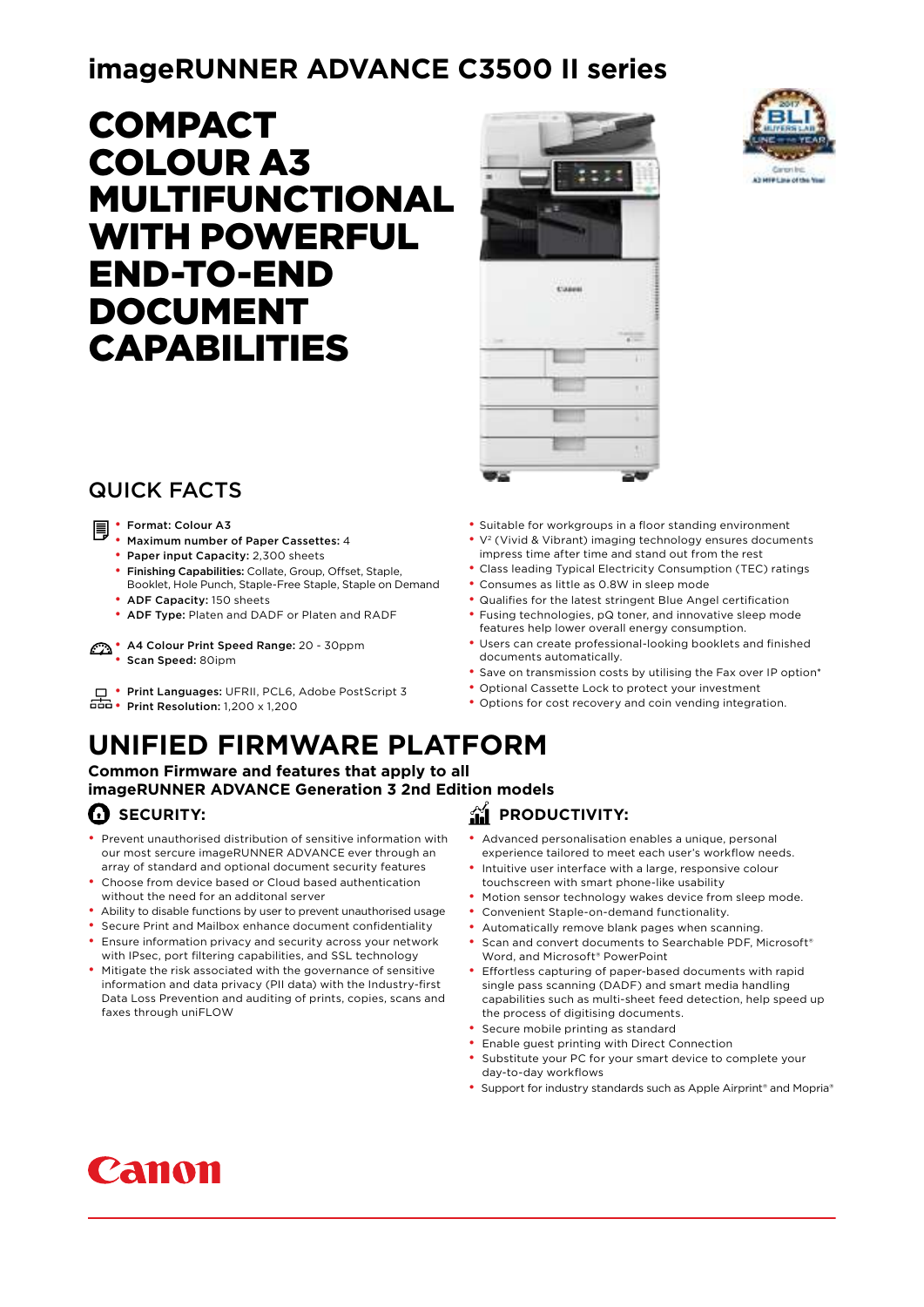## **imageRUNNER ADVANCE C3500 II series**

## *P* INTEGRATION:

- Tight integration with uniFLOW Online Express, a Cloud based output management system
- uniFLOW Online Express provides extensive tracking and reporting capabilities from a central web based system.
- Collaborates with business applications and external systems in the cloud
- Canon's MEAP platform provides process optimisation, by integrating with a range of powerful document, capture and output management solutions such as uniFLOW
- Canon's device management tools give you a centralised point of control across your entire fleet, upgrade devices, check device status and consumables, turn off devices remotely, capture meter readings, as well as manage address books and printer drivers
- Supports industry and network standards i.e. PCL and Adobe PostScript for seamless integration

### **COST MANAGEMENT:**

- Technology designed to reduce total cost of print
- User activity tracking provides visibility of print behaviour
- Apply policies and restrict usage at function level by user\*
- Remote diagnostics and assistance, help reduce costs by minimising downtime and time spent by IT resolving issues
- Remote and centralised fleet management simplifies IT management of devices and fleets

#### IJ **QUALITY AND RELIABILITY:**

- Designed to achieve maximum uptime with intuitive user maintenance videos and status notifications, to help keep supplies replenished.
- Canon's signature reliability and engine technologies provide high quality output to meet the needs of busy departments.
- Quiet finishing provides less interruptions to workers, keeping employees productive

#### Ņ **SUSTAINABILITY:**

- Incorporates sustainable design and a focus on minimising environmental impact
- ENERGY STAR® qualified
- Minimise waste with default 2-sided printing, secure printing, and the ability to hold print jobs, preview them and change print settings at the device, achieving the desired results at the first time of printing



This flat configuration is for illustration purpose only. For a complete list of options and the exact compatibility relationships, please refer to the online product configurator II\* indicates that this model has been upgraded to new system software and includes additional security features as standard.



#### **Main configuration options**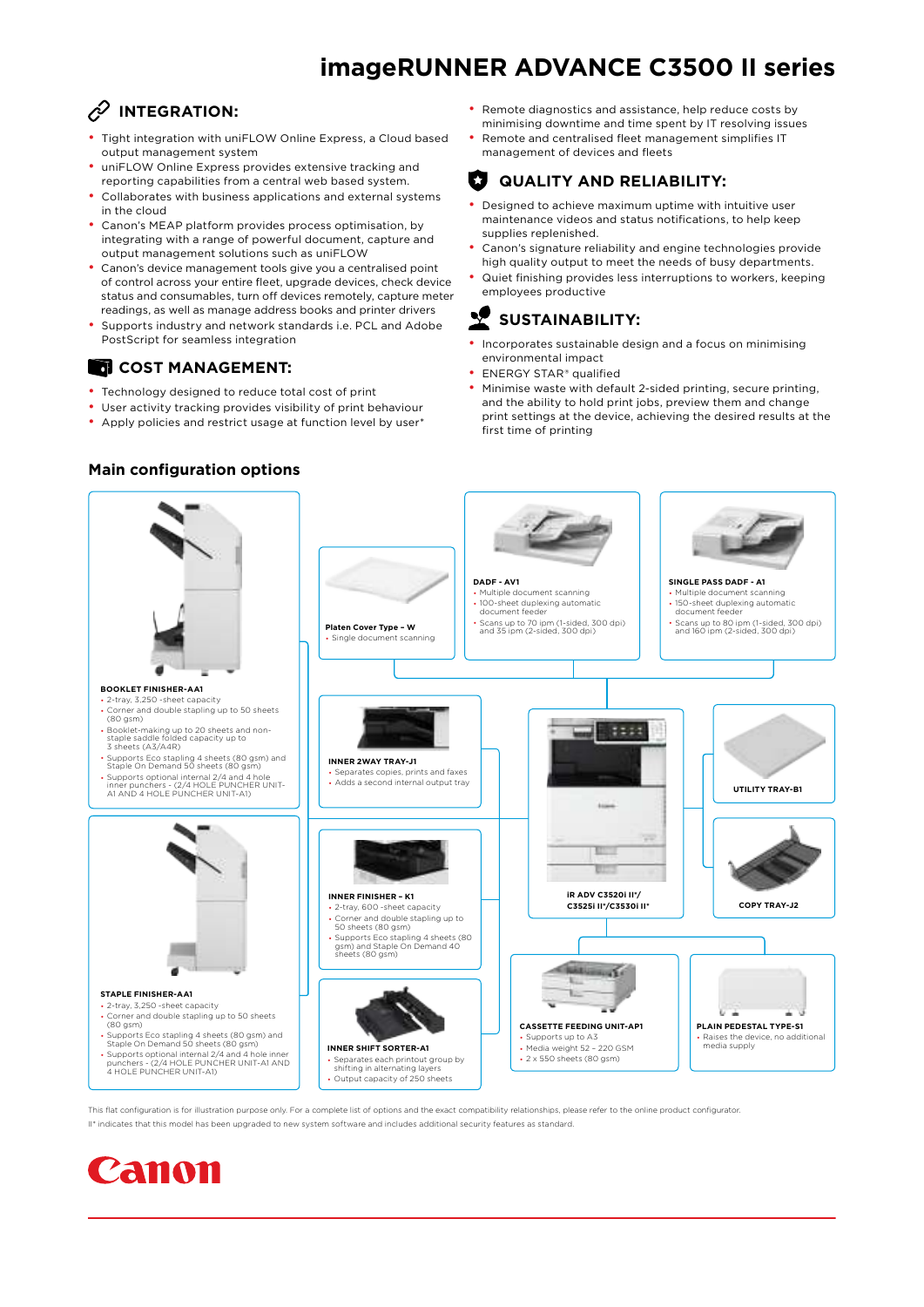### **TECHNICAL SPECIFICATIONS**

## **imageRUNNER ADVANCE C3500 II series**

| <b>MAIN UNIT</b>                                |                                                                                                                                                        | PRINT SPECIFICATIONS                               |                                                                                                                                                                                    |
|-------------------------------------------------|--------------------------------------------------------------------------------------------------------------------------------------------------------|----------------------------------------------------|------------------------------------------------------------------------------------------------------------------------------------------------------------------------------------|
| <b>Machine type</b>                             | Colour Laser Multifunctional                                                                                                                           | Printing method                                    | Colour Laser Beam Printing<br>iR ADV C3520i II*:                                                                                                                                   |
| <b>Core functions</b><br><b>Processor Speed</b> | Print, Copy, Scan, Send, Store and Optional Fax<br>Canon Dual Custom Processor (Shared) 1.75 Ghz                                                       | <b>Print Speed</b>                                 | 20 ppm (A4), 15 ppm (A3), 20 ppm (A4R), 20 ppm (A5R)                                                                                                                               |
| <b>Control Panel</b>                            | 25.6 cm (10.1 inch) TFT LCD WSVGA Colour Touch panel                                                                                                   |                                                    | iR ADV C3525i II*:                                                                                                                                                                 |
| <b>Memory Standard</b>                          | Standard: 3.0GB RAM                                                                                                                                    |                                                    | 25 ppm (A4), 15 ppm (A3), 20 ppm (A4R), 25 ppm (A5R)<br>IR ADV C3530I II*:                                                                                                         |
| <b>Hard Disk drive</b>                          | Standard: 250GB Maximum: 1TB                                                                                                                           |                                                    | 30 ppm (A4), 15 ppm (A3), 20 ppm (A4R), 30 ppm (A5R)                                                                                                                               |
| <b>Interface Connection</b>                     | <b>NETWORK</b>                                                                                                                                         | <b>Print Resolution</b>                            | 600dpi × 600dpi, 1200dpi × 1200dpi                                                                                                                                                 |
|                                                 | Standard: 1000Base-T/100Base-TX/10Base-T,<br>Wireless LAN(IEEE 802.11 b/g/n)                                                                           | Page description languages                         | UFR II, PCL 6, Genuine Adobe PostScript Level 3<br>(Standard)                                                                                                                      |
|                                                 | Optional: NFC, Bluetooth Low Energy                                                                                                                    | <b>Double Sided Printing</b>                       | Automatic (Standard)                                                                                                                                                               |
|                                                 | <b>OTHERS</b>                                                                                                                                          | <b>Direct Print</b>                                | Direct printing available from USB memory key, Advanced                                                                                                                            |
|                                                 | Standard: USB 2.0 (Host) x1, USB 3.0 (Host) x1, USB 2.0                                                                                                |                                                    | space, Remote UI and Web Browser <sup>4</sup><br>Supported file types: TIFF, JPEG, PDF, EPS, and XPS.                                                                              |
|                                                 | (Device) x1                                                                                                                                            | Printing from mobile and                           | A range of software and MEAP-based solutions is                                                                                                                                    |
|                                                 | Optional: Serial Interface, Copy Control Interface                                                                                                     | cloud                                              | available to provide printing from mobile devices or                                                                                                                               |
| Paper input (Standard)                          | 2 x 550-sheet cassettes (80gsm)<br>100-sheet multi-purpose tray (80gsm)                                                                                |                                                    | internet-connected devices and cloud-based services<br>depending on your requirements. Please contact your<br>sales representative for further information                         |
| Paper input (Option)                            | 2x 550-sheet cassettes (80 gsm)<br>(CASSETTE FEEDING UNIT-AP1)                                                                                         | Fonts                                              | PCL fonts: 93 Roman, 10 Bitmap fonts, 2 OCR fonts,                                                                                                                                 |
| Maximum paper input<br>capacity                 | 2,300 sheets (80 gsm)                                                                                                                                  |                                                    | Andalé Mono WT J/K/S/T* (Japanese, Korean, Simplified<br>and Traditional Chinese), Barcode fonts**<br>PS fonts: 136 Roman                                                          |
| Paper output capacity                           | Without Finisher: 250 sheets (A4, 80gsm)                                                                                                               |                                                    | *Requires optional PCL INTERNATIONAL FONT SET-A1                                                                                                                                   |
|                                                 | With Copy Tray: 100 sheets (A4, 80 gsm)<br>With Inner Finisher: Max. 600 sheets (A4, 80 gsm)                                                           | <b>Operating System</b>                            | **Requires optional BARCODE PRINTING KIT-D1<br>UFRII: Windows Vista/Server 2008/7/Server 2008 R2/                                                                                  |
|                                                 | With External Finisher: Max. 3,250 sheets (A4, 80gsm)<br>Collate, Group                                                                                |                                                    | Server 2012/8.1/Server 2012 R2/10/Server 2016,                                                                                                                                     |
| <b>Finishing capabilities</b>                   | With Inner Shift Sorter: Collate, Group, Offset<br>With Inner Finisher: Collate, Group, Offset, Staple,<br>Staple-Free Staple, Staple on Demand        |                                                    | MAC OS X (10.7 or later)<br>PCL: Windows Vista/Server 2008/7/Server 2008 R2/<br>Server 2012/8.1/Server 2012 R2/10/Server 2016<br>PS: Windows Vista/Server 2008/7/Server 2008 R2/   |
|                                                 | With External Finisher: Collate, Group, Offset, Staple,<br>Booklet <sup>1</sup> , Hole Punch <sup>2</sup> , Staple-Free Staple, Staple on<br>Demand    |                                                    | Server 2012/8.1/Server 2012 R2/10/Server 2016,<br>MAC OS X (10.7 or later)<br>PPD: Windows Vista/7/8.1/10, MAC OS X (10.3.9 or later)                                              |
| Supported media types                           | Cassettes 1/2:                                                                                                                                         |                                                    | SAP Device Types are available via the SAP Market Place.                                                                                                                           |
|                                                 | Thin paper, Plain paper, Thick paper, Colour paper, Recycled<br>paper, Pre-punched paper, Transparency, Bond paper,<br>Envelope                        |                                                    | Please refer to http://software.canon-europe.com/ for<br>availability of print solutions for other operating systems<br>and environments including AS/400, UNIX, Linux and Citrix. |
|                                                 | Multi-purpose tray:                                                                                                                                    |                                                    | Some of these solutions are chargeable.                                                                                                                                            |
|                                                 | Thin paper, Plain paper, Thick paper, Colour paper, Recycled<br>paper, Pre-punched paper, Transparency, Tracing paper,                                 | <b>COPY SPECIFICATIONS</b>                         |                                                                                                                                                                                    |
|                                                 | Label, Bond paper, Coated paper, Envelope<br>Cassettes 3/4 (CASSETTE FEEDING UNIT-AP1):                                                                | Copy Speed                                         | iR ADV C3520i II*:                                                                                                                                                                 |
|                                                 | Thin paper, Plain paper, Thick paper, colour paper, Recycled<br>paper, Pre-punched paper, Transparency, Bond paper                                     |                                                    | 20 ppm (A4), 15 ppm (A3), 20 ppm (A4R), 20 ppm (A5R)<br>iR ADV C3525i II*:<br>25 ppm (A4), 15 ppm (A3), 20 ppm (A4R), 25 ppm (A5R)                                                 |
| <b>Supported media sizes</b>                    | Cassette 1:<br>Standard size: A4, B5, A5R                                                                                                              |                                                    | iR ADV C3530i II*:<br>30 ppm (A4), 15 ppm (A3), 20 ppm (A4R), 30 ppm (A5R)                                                                                                         |
|                                                 | Envelopes: No.10 (COM10), ISO-C5, DL                                                                                                                   | First-Copy-Out Time                                | Approx. 5.9/8.2 seconds or less                                                                                                                                                    |
|                                                 | Custom Size: 139.7 mm x 182 mm to 297 mm x 215.9 mm<br>Cassette 2:                                                                                     | Copy resolution                                    | Reading: 600 dpi x 600 dpi<br>Printing: Up to 2,400dpi equivalent × 600dpi                                                                                                         |
|                                                 | Standard size: A3, B4, A4, A4R, B5, A5R                                                                                                                | <b>Multiple Copies</b>                             | Up to 999 copies                                                                                                                                                                   |
|                                                 | Envelopes: No.10 (COM10), Monarch, DL<br>Custom Size: 139.7 mm x 182 mm to 304.8 mm x 457.2 mm                                                         | Magnification                                      | 25% - 400% (1% Increments)                                                                                                                                                         |
|                                                 | Multi-purpose tray:                                                                                                                                    | <b>Preset Reductions</b>                           | 25%, 50%, 71%, 100%                                                                                                                                                                |
|                                                 | Standard size: A3, B4, A4, A4R, B5, B5R, A5, A5R, SRA3                                                                                                 | <b>Preset Enlargements</b>                         | 141%, 200%, 400%                                                                                                                                                                   |
|                                                 | Custom size: 98.4 mm x 139.7 mm to 320 mm x 457.2 mm                                                                                                   |                                                    |                                                                                                                                                                                    |
|                                                 | Free size: 98.4 mm x 139.7 mm to 320 mm x 457.2 mm<br>Envelopes: No.10 (COM10), Monarch, ISO-C5, DL<br>Envelope custom size: 98 mm x 98 mm to 320 mm x | <b>SCAN SPECIFICATIONS</b><br><b>Standard type</b> | Standard: Reader                                                                                                                                                                   |
|                                                 | 457.2 mm                                                                                                                                               |                                                    | Optional: Colour Platen or Duplexing Automatic<br>document feeder (RADF) or Single-pass Duplexing                                                                                  |
|                                                 | CASSETTE FEEDING UNIT-AP1:                                                                                                                             |                                                    | Automatic Document Feeder (DADF)                                                                                                                                                   |
| Supported media weights                         | A3, B4, A4, A4R, B5, B5R, A5R, Custom Size: 139.7 mm x<br>182 mm to 304.8 mm x 457.2 mm<br>Cassettes 1/2: 52 to 220 gsm                                | <b>Pull Scan Spec</b>                              | Colour Network ScanGear2. For both TWAIN and WIA<br>Supported OS: Windows Vista/7/8.1/10/Server                                                                                    |
|                                                 | Multi-purpose tray: 52 to 300 gsm                                                                                                                      | <b>Scan Resolution</b>                             | 2008/2008 R2/2012/2012 R2/2016<br>100 x 100 dpi, 150 x 150 dpi, 200 x 100 dpi,                                                                                                     |
|                                                 | Duplex: 52 to 220 gsm<br>Cassette Feeding Unit-AP1: 52 to 220 gsm                                                                                      |                                                    | 200 x 200 dpi, 200 x 400 dpi, 300 x 300 dpi,<br>400 x 400 dpi, 600 x 600 dpi                                                                                                       |
| Warm-up Time                                    | From Power On: 34 Seconds or Less <sup>3</sup><br>From Sleep Mode: 10 Seconds or Less<br>Quick Start-up Mode: 10 seconds or less <sup>3</sup>          | <b>Acceptable Originals</b>                        | Platen media size: Sheet, Book, 3-Dimensional Objects<br>(Up to 2kg)                                                                                                               |
| Dimensions (W x D x H)                          | Platen model: 565 mm x 707 mm x 777 mm<br>RADF model: 565 mm x 736 mm x 880 mm<br>DADF model: 565 mm x 742 mm x 900 mm                                 |                                                    | Platen: A3, B4, A4, A4R, B5, B5R, A5, A5R, B6R<br>Document Feeder media size:<br>RADE model: A3 R4 A4 A4R R5 R5R A5 A5R R6                                                         |
| <b>Installation Space</b>                       | 978 mm x 1,088 mm                                                                                                                                      |                                                    | DADF model: A3, B4, A4, A4R, B5, B5R, A5, A5R, B6R<br>Document Feeder media weight :                                                                                               |
| $(W \times D)$                                  | (Basic: Platen cover + Multi-purpose tray extension                                                                                                    |                                                    | RADF model:                                                                                                                                                                        |
|                                                 | extended)<br>978 mm x 1,117 mm                                                                                                                         |                                                    | 1-sided scanning: 38 to 128 gsm/64 to 128 gsm (BW/CL)<br>2-sided scanning: 50 to 128 gsm/64 to 128 gsm (BW/CL)                                                                     |
|                                                 | (Basic: RADF + Multi-purpose tray extension extended)                                                                                                  |                                                    | DADF model:                                                                                                                                                                        |
|                                                 | 978 mm x 1,123 mm<br>(Basic: DADF + Multi-purpose tray extension extended)                                                                             |                                                    | 1-sided scanning: 38 to 157 gsm/64 to 157 gsm (BW/CL)<br>2-sided scanning: 50 to 157 gsm/64 to 157 gsm (BW/CL)                                                                     |
|                                                 | 1.620 mm x 1.088 mm                                                                                                                                    | <b>Scan Method</b>                                 | Send functionality available on all models                                                                                                                                         |
|                                                 | (Fully configured: Platen cover + BOOKLET FINISHER-AA1 +                                                                                               |                                                    | Scan to USB Memory Key: Available on all models                                                                                                                                    |
|                                                 | Multi-purpose tray extension extended)<br>1.620 mm x 1.117 mm                                                                                          |                                                    | Scan to Mobiles or internet-connected devices:                                                                                                                                     |
|                                                 | (Fully configured: RADF + BOOKLET FINISHER-AA1+                                                                                                        |                                                    | A range of solutions is available to provide scanning to<br>mobile devices or internet-connected devices depending                                                                 |
|                                                 | Multi-purpose tray extension extended)<br>1.620 mm x 1.123 mm                                                                                          |                                                    | on your requirements. Please contact your sales                                                                                                                                    |
|                                                 | (Fully configured: DADF + BOOKLET FINISHER-AA1 +                                                                                                       |                                                    | representative for further information                                                                                                                                             |
|                                                 | Multi-purpose tray extension extended)                                                                                                                 |                                                    | Scan to cloud-based services: A range of solutions is<br>available to provide scanning to cloud-based services                                                                     |
| Weight                                          | Platen model: Approx. 69.9 kg including toner<br>RADF model: Approx. 76.2 kg including toner                                                           |                                                    | depending on your requirements. Please contact your                                                                                                                                |
|                                                 | DADF model: Approx. 81.5 kg including toner                                                                                                            |                                                    | sales representative for further information.<br>TWAIN/WIA Pull scanning available on all models                                                                                   |